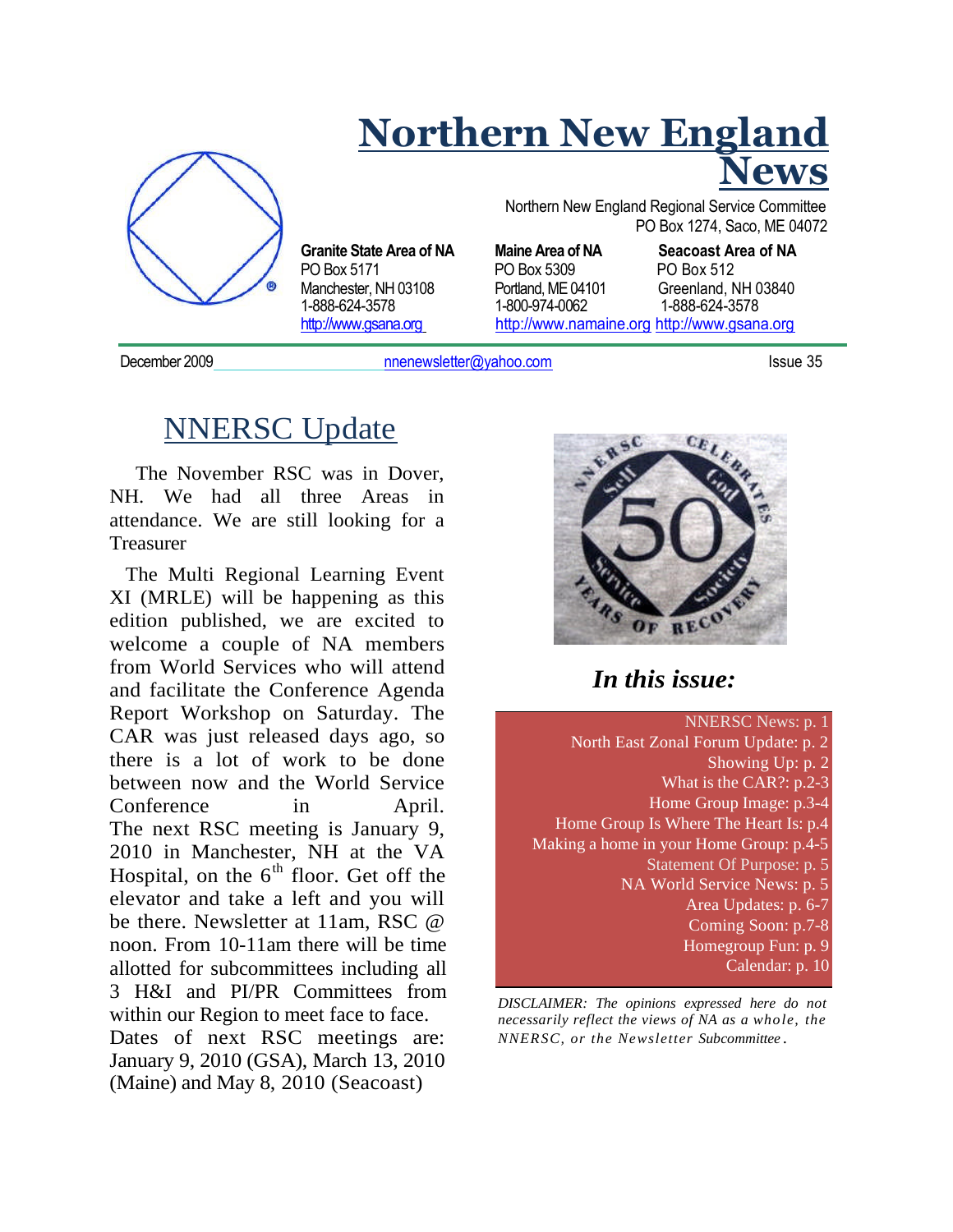# North East Zonal Forum



*The Northeast Zonal Forum meets twice a year, once in the winter and once in the summer. It is composed of fourteen regions in the northeast United States. Its* main focus is on discussion, both of topics important to our member regions, and of issues facing NA worldwide.

#### **Next NEZFs:**

**GNY** January 22, 23, 24, 2010 Rooms - 119.00 per/night. La Guardia Marriott. Topic for January is the CAT/CAR which is the Conference Approval Track and the Conference Agenda Report

#### **Mid Atlantic** June 25-27, 2010

Rooms – 95.00 per/night. State College, PA Topic will be chosen at January's meeting.

The NEZF website will have more info. www.nezf.org

#### **SHOWING UP (a new behavior)**

"When we accept personal responsibility for supporting our home group, we further N.A. unity and enhance the common welfare of the whole fellowship*".*

#### *From It Works How and Why.*

My home group is four years old and is located in a populated part of the Granite State. It's the only N.A. meeting in town. The meeting sometimes struggles to carry an N.A. message because many attendees haven't been exposed to the program of Narcotics Anonymous. I've heard a couple long time N.A. members say they avoid my home group meeting because the N.A. message is sometimes blurred. I remind those people that the message is only blurred when N.A. members don't show up to share their message of hope and recovery.

When N.A. members make a commitment to unity, we can then carry a message of hope. Meetings flourish in an atmosphere of hope. I want my N.A. home group to flourish. I will show up and share my message of hope and recovery. *Member Granite State Area*



#### **What is the CAR?**

The Conference Agenda Report (CAR) is the document that the NA Fellowship uses to approve new recovery literature, set World-level policies, and give NA World Services (NAWS) and the World Service Office (WSO) a direction to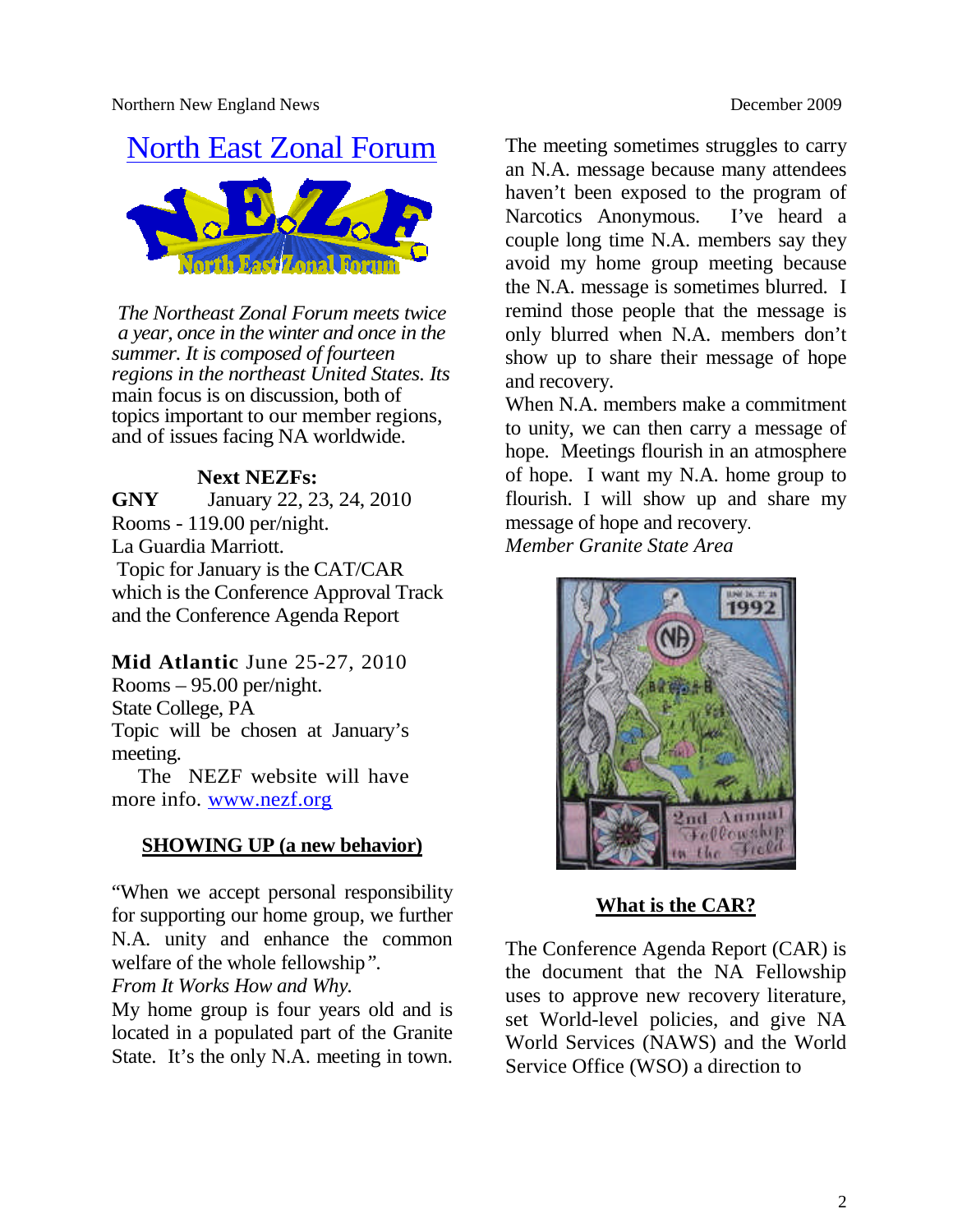#### **What is the CAR? (cont)**

follow between meetings of the World Service Conference (WSC). It is also the vehicle to gather input on topics deemed important by the Fellowship

Once every other year we are asked to gather our groups outside of our regular meeting time to give direction and guidance to our Fellowship. We ask that our groups form a conscience through discussion of motions and topics. We believe that this discussion results in the expression of our Higher Power's will for our Fellowship. We then send a delegate from our region to meet with delegates from around the world to form a sort of Higher Conscience. From this, our Fellowship is given a direction.

This year the CAR was released on November 25, 2009. We encourage you to discuss this CAR. Your input really will help set the direction of World Services. While we are not sure what all of the motions are about, we know that there some regarding the literature review process. There will also be approval forms of the Self Support IP's and the revised In Times of Illness. This is a tremendous opportunity to have your voice heard. Home group members in 6 continents will be having these same kind of discussions. The more input we get, the better it will be for the Fellowship as a whole.

*Revised from 2006 NNE News*



#### **Home Group Image**

What's happened to the Home Group image? I have seen a change in the way people are at meetings that say "This is my home group." I was shown early in my recovery that we are supposed to try to participate in the group if possible. Being of service to the group in whatever way we can; setting up, breaking down, and making coffee. Some of the things we should do is show up on time, stay for the entire meeting, share about NA in a positive manner, show respect to all. We should remember anonymity, share our experience, strength and hope and carry ourselves appropriately at all times. We should leave the meeting place in the same or better shape than we found it. We should take the time to talk to and welcome newcomers. Also a responsibility that belongs to home group members is to contact members who have not been around for a while, or is sick, and see if they are doing alright. A lot of home groups have a list of members so they know when clean time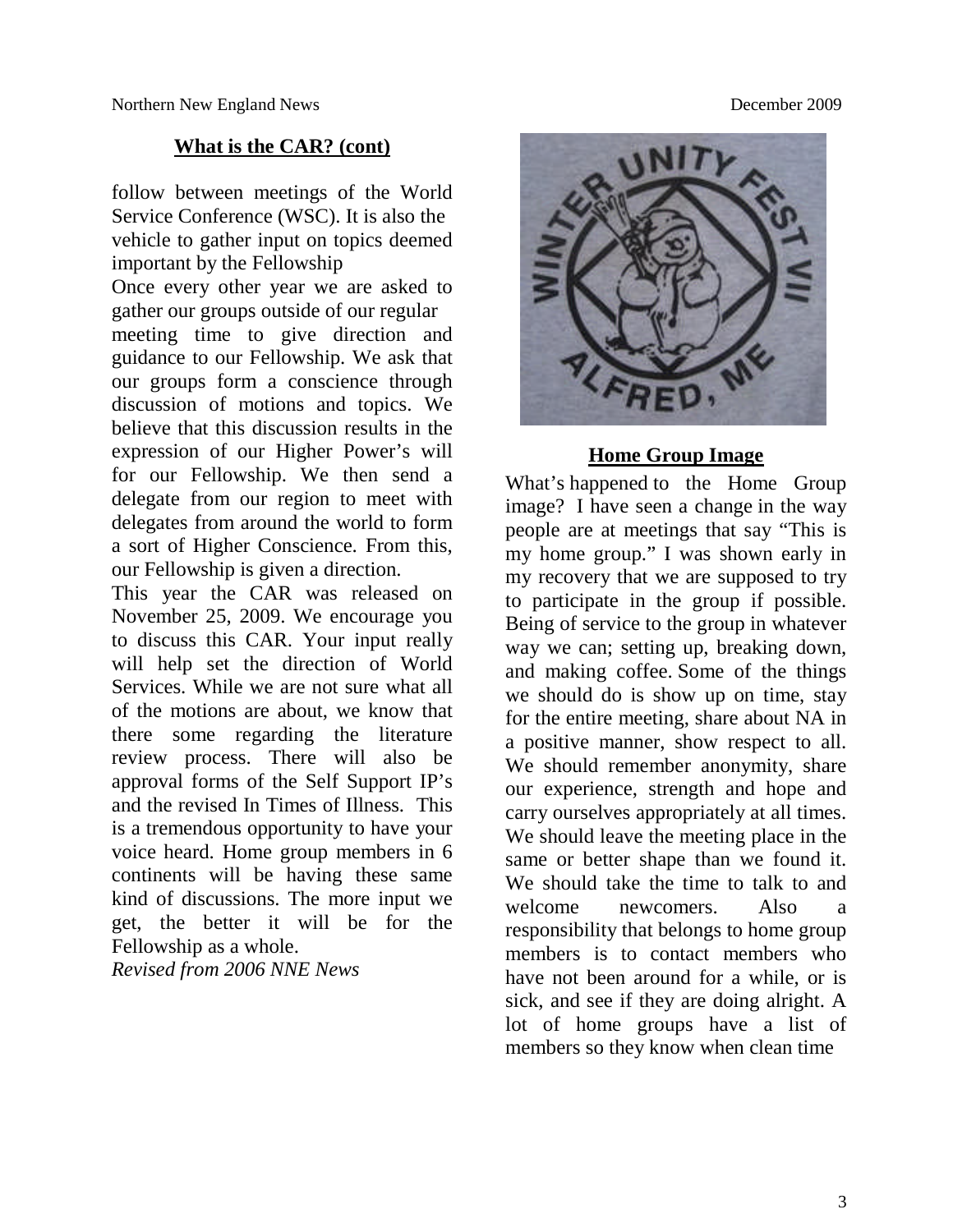#### **Home Group Image (cont)**

celebrations are. In some NA communities it has been customary for members of the fellowship to support a group, their home group. While this

custom is not universal, many believe its practice can benefit the individual member as well as the group. For the individual member, it can provide a stable recovery base, a place to call "home", a place to know and be known by other recovering addicts. For the group it ensures a core of regular committed members. A strong home group can foster a spirit of camaraderie among its members that makes the group more attractive to and more supportive of newcomers. The home group offers us many opportunities for us to involve ourselves in the NA fellowship, making it a great place for us to start giving back what Narcotics Anonymous has so freely given us.

In committing to our home group, we make a personal commitment to NA unity. That commitment not only enhances our own recovery, it helps to ensure recovery is available for others. Our home group also gives us a place in which to participate in NA'S decision making processes. There are many, many ways of talking and thinking about the bond established among addicts in their groups. Do what seems most suitable in your NA community. I hope we get more people involved in the fellowship. A home group is often one of the ties that bind us together.

*Member Granite State Area*



#### **Home Group Is Where The Heart Is**

How would I explain to thee What my home group means to me This is the place where we go No matter the weather; rain or snow This is where we come to share To let our NA family know we care Carry the message is what we do So that others may stay clean too It's where we serve, discuss and vote Our primary purpose offers freedom and hope

The home group is where we belong Without it, we may be long gone How I would explain to thee It's not about I, you or me First and foremost it's about the WE! *Member Northern New England Region*

#### **Making a home in your Home Group**

NA is a wonderful fellowship of full of suggestions. This article explores one of them, "Get a Home Group...."

In researching the topic, this writer was lucky enough to draw on the experience of many recovering addicts. It was a hope that this article would offer good guidance on how to make marriage of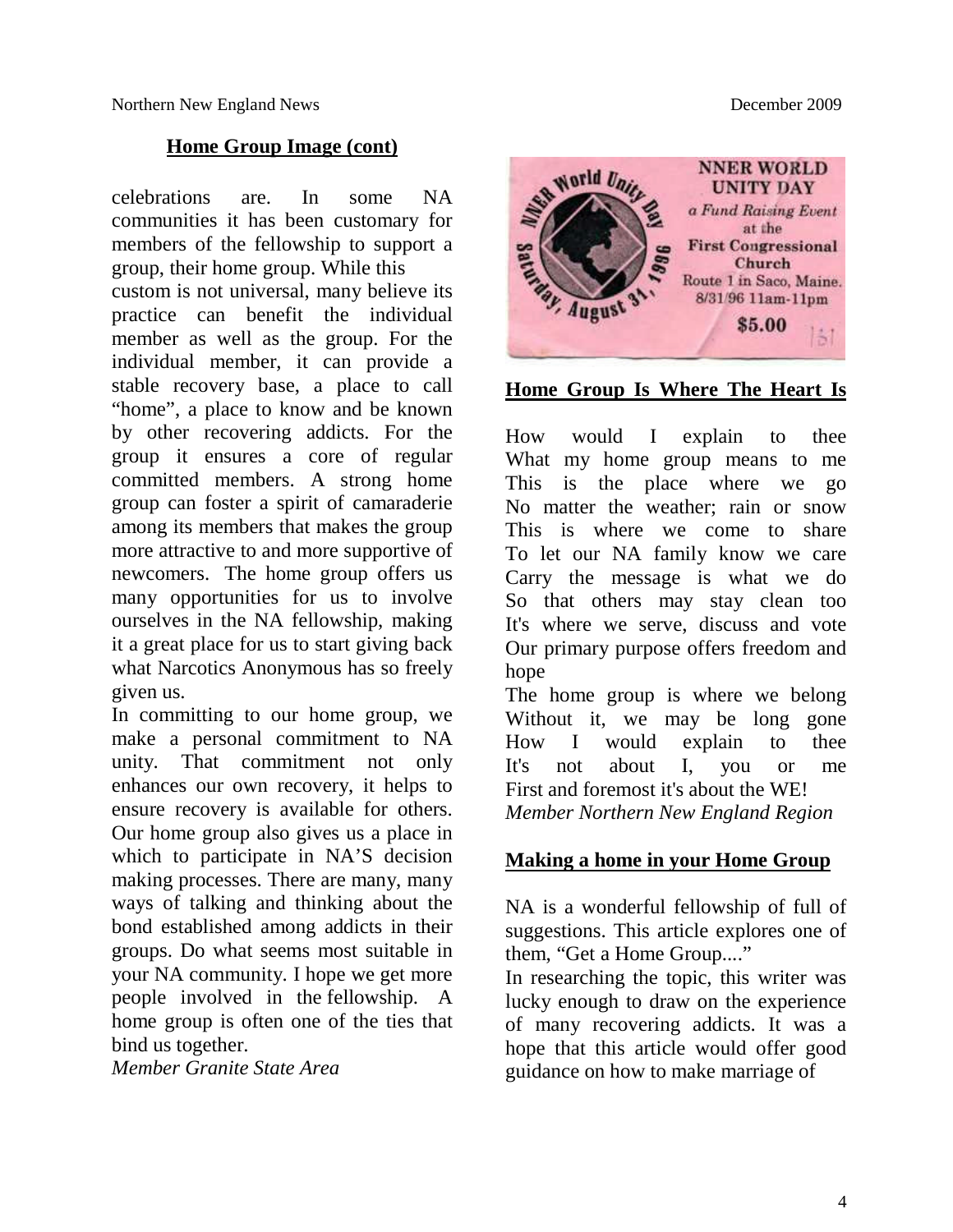#### **Making a home in your Home Group (cont)**

addict and Home group stronger. What it did do was to come up with was more questions than answers. It is our hope that you will bring some of these questions to your home group for discussion. A gentle reminder...any home group member can ask for a group conscience to discuss anything, including this article and your ideas at any time.

Two or more addicts make a group. The purpose of the group is to support the addict, and create and maintain an atmosphere of recovery. The common welfare that we look for comes from individuals coming together for NA unity.

The addict seeking recovery and the group are two sides of a coin. We need both to fulfill our purpose. The Home Group is a tool, a vehicle, a way to fulfill our purpose.

Here are some questions that you might want to ask yourselves, your network and bring up in your home group. These are presented in a list format for your use:

1) When was our last group inventory asking how we are serving our members? How are we spreading the message? How is our group welcoming newcomers? Any service positions that we could create, both for our newer members, and to serve our long-term ones? (Greeter? Assistant Secretary, Coffee maker...?) How is the groups's GSR bringing information to Area Service and back? Are our materials in a visible, easily accessible place? Do newcomers have to climb over furniture or get behind people to obtain IP's? Is there a welcome package of any sort for newcomers? Would a change in layout, format or service positions serve the addict seeking recovery better?

- 2) How are home group members serving the group? Are home group members too comfortable in general, dare we use the word...complacent? Are they practicing the HOW of NA (Honesty, Open-mindedness, and Willingness) in regards to their group? Change can be uncomfortable, but if you are reading this article, you are looking for recovery, which for us, means change, which may not be comfortable in the beginning but might bring about important results.
- 3) Is it your autonomous group's choice to celebrate anniversaries with members, both for the member and as an attraction to newcomers or newer members? Is there a means that members get and stay in touch with each other? Is there a list of phone numbers available for home group members....to call a struggling member? To call someone who didn't show up to show concern or care?

Truly, How Dare I Not Be Grateful! Your Brother in Recovery. Seacoast Area

#### **Statement of Purpose**

Note from the editors..... Thank you for sharing recovery with us through the Northern New England Regional Newsletter. Our purpose is simple; to offer articles, news, photos, calendars of events in the area and some good clean fun as well. We encourage you to share this newsletter with your friends in recovery, and we also hope that you will find yourself inspired to contribute to this publication. In short, we are in service to you, our reader. We welcome your ideas, feedback, suggestions, opinions, and knowledge. As editors of this publication, we reserve the right to edit based on length, profanity and excessive drug or sexual reference. Thanks again.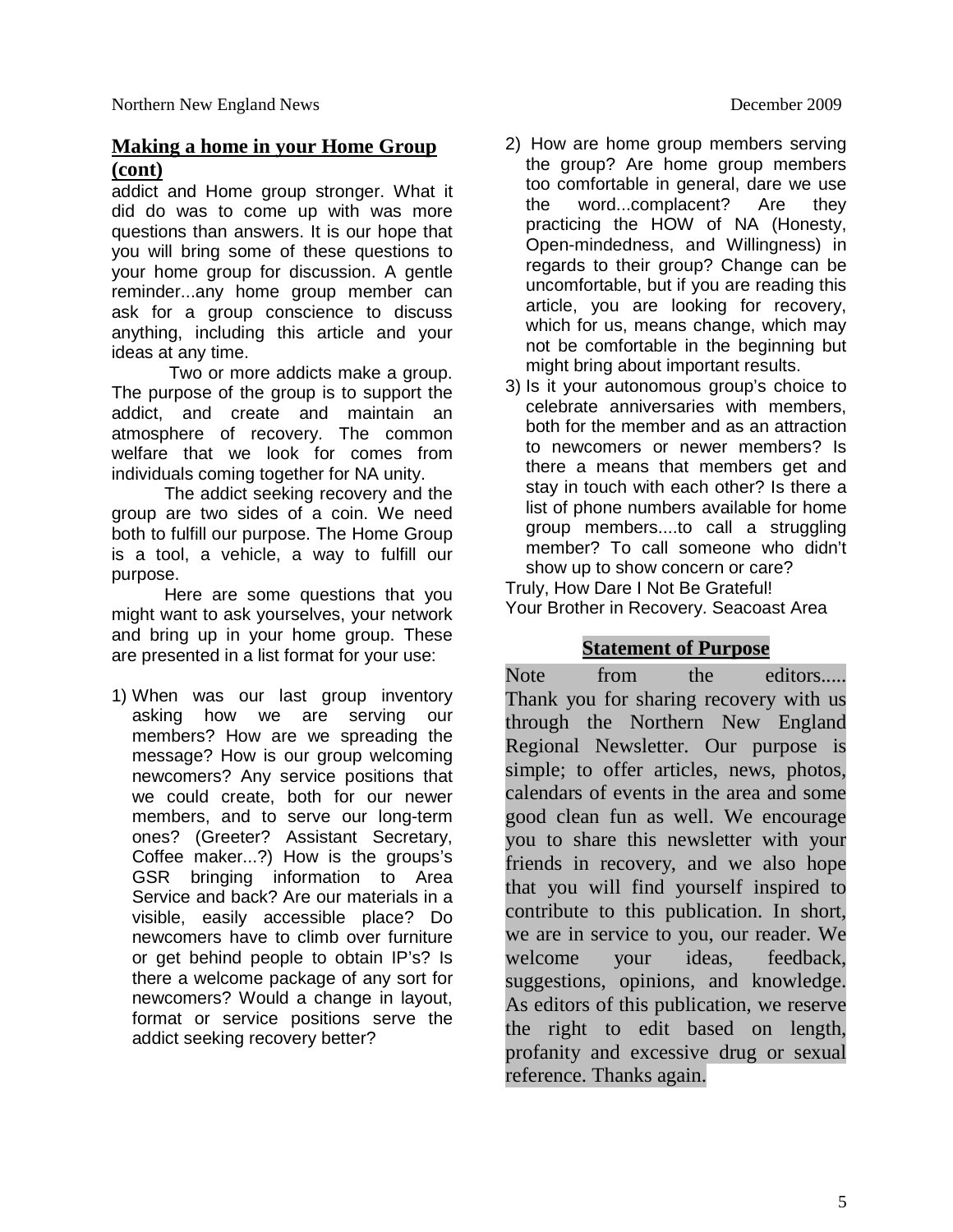

#### **Random www.na.org Links**

**2006-2007 Annual Report**

http://www.na.org/?ID=reports-ar-2007-TOC

**Recovery Literature** http://www.na.org/?ID=ips-index

**World Service Conference** http://www.na.org/?ID=conference-index

**Local Service Committee Resources**

http://www.na.org/?ID=local\_resource\_area\_res ources

> **Local Phonelines and Websites** http://www.na.org/?ID=phoneline#

**Just For Today Email Subscription** http://www.jftna.org/jft-subscription.htm

#### **Deadlines**

**25 December 2009**

Translated Conference Agenda Report available

#### **25 January 2010**

Conference Approval Track material available

**1 March 2010** Regional report deadline

#### **25 April–1 May 2010**

World Service Conference 2010

#### **Area Updates Granite State Area**

The GSA has 41 Groups and 46 meetings per week.

*Activities* is busy planning the New Year's Event. The committee will prepare a meal for the evening, served family style and a DJ will be on hand.

The *BOD* approved the contract for taping of the  $\overline{GSA}$ 's  $6^{\text{th}}$  Convention in August 2011.

*The Campout* agenda for the near future will include elections, registration flyer, guidelines update; the discussion topics will include: Going GREEN, Another GONG show, Friday meal, possible optional lobster, registration price, Dunk Tank Bouncy house for kids

*H&I* is looking to develop a relationship with the Seacoast H&I committee to better coordinate our effort to carry the message into NH facilities.

*Literature* We wanted the Area Service Committee to know that due to rumors in our area there are a few people who do not want to be part of Literature in our area. We find this to be a loss for the area as a whole.

*PI* The phone lines continue to operate well. We are always looking for other members who are willing to be pager carriers. We were able to get new phone numbers of addicts in the Seacoast area so we could update our 12 step list. *Convention* the registration flier is on www.gsana.org . There is an early bird special to register early for \$10.00 that is available until 12/31/2009.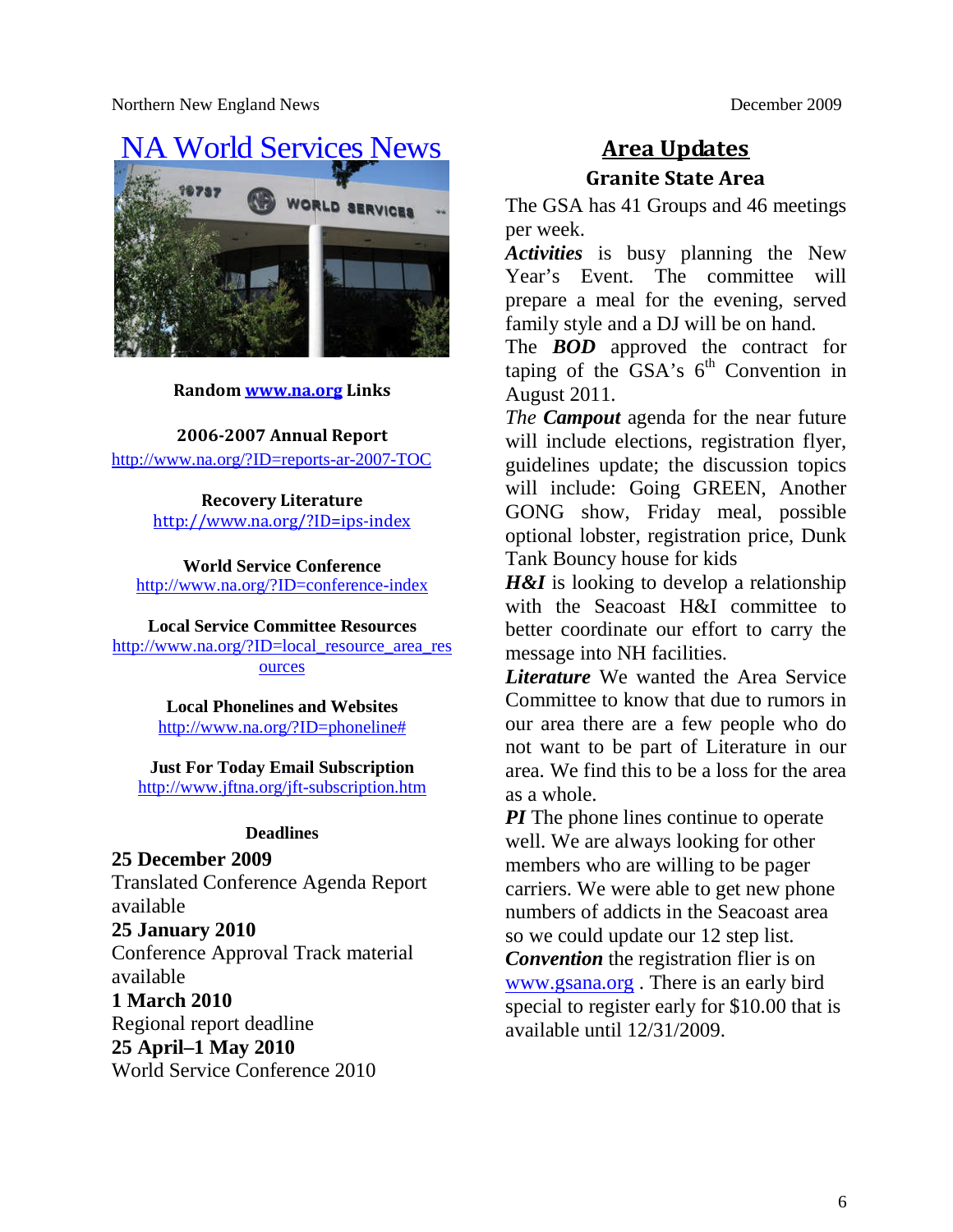#### **Maine Area**

*Elections* We held elections on Oct 31. The following positions are unfilled: chair, vice chair, meeting list coordinator, and Public Relations Team Leader. The current chair will continue acting as chair for at least the next ASC (Dec 19) and there has been some (conditional) interest expressed in vice chair and meeting list coordinator. *Meetings* We have had a number of new meetings start up in the last few months. In the last 3 years we have also had a number of meetings close so the net result is that the number has stayed steady or maybe dropped a little. *Activities* On Thanksgiving we will have a potluck and meeting at the South Portland meeting (flyers on http://www.namaine.org).

#### **Seacoast Area**

We have 14 groups that meet weekly in the Seacoast Area. Our subcommittees are Activities, Literature and Public Relations. Our open positions are Policy Chair, RCM-A and Secretary.

The Holiday Narathon schedule is: December  $24<sup>th</sup>$  from 6pm to midnight December  $25<sup>th</sup>$  from 3pm to 9pm

#### **To download fliers go to:**

http://gsana.org/events.html

http://namaine.org/events.html





### **Coming Soon…**

|                                                                                                                                                                                                                                                                                                                                                                                                                                                                                                                                                                  | The Just for Today NA Group of Afred, Maine<br>briefte of uov attend   |                                                           |
|------------------------------------------------------------------------------------------------------------------------------------------------------------------------------------------------------------------------------------------------------------------------------------------------------------------------------------------------------------------------------------------------------------------------------------------------------------------------------------------------------------------------------------------------------------------|------------------------------------------------------------------------|-----------------------------------------------------------|
|                                                                                                                                                                                                                                                                                                                                                                                                                                                                                                                                                                  | <b>Brothers in Spirit</b>                                              |                                                           |
|                                                                                                                                                                                                                                                                                                                                                                                                                                                                                                                                                                  | 11th Annual NA Men's Retreat                                           |                                                           |
| March 26-28, 2010<br>Notre Dame Spiritual Center, Athed, ME                                                                                                                                                                                                                                                                                                                                                                                                                                                                                                      |                                                                        |                                                           |
| Packases include:<br>2 sights todging at the Spiritual Center Domitory<br>Meals from Finder Support through Sunday Lunch<br>Lots of Seacks<br>Lots of Fellowship, Fun and Friends!                                                                                                                                                                                                                                                                                                                                                                               |                                                                        |                                                           |
| \$145.00 Registration for returning brothers<br>\$130.00 for first time attendance<br>\$25.00 deposit holds your place<br>Limited TAR, (Times Are Rough), funding available - Contact Chair after March 1, 2010                                                                                                                                                                                                                                                                                                                                                  |                                                                        |                                                           |
| Directions to the Notre Dame Spiritual Center -<br>1) From the North or South - Interstate 35, (NE turnalise), to Exit 32 at Elistiahers Saco.<br>2) After the off ramp, turn right onto Route 111, towards Sanford/Afred. 10 miles to the village of<br>Athwai.<br>3). Turn right coto Route 202/4, drive through town. About 1.5 miles on right will be sign for<br>Spiritual Center, scross from a small pond.<br>Questions? Please cordect Chair bis@namalist.org For Special Requirements contact Registration.<br>Chair at bis resistrationdinamains, org. |                                                                        |                                                           |
| Name:<br><b>Address</b><br><b>Phone</b><br>E-mail                                                                                                                                                                                                                                                                                                                                                                                                                                                                                                                | Packages # \$145.00<br>Packages @ \$130.00<br>Timos are Rough Donation |                                                           |
| Clean Time (optioned)<br><b>Supported Meeting Topics:</b><br>5.<br>2<br>ä.<br>Chair?                                                                                                                                                                                                                                                                                                                                                                                                                                                                             | Total -<br>Send Checks or Money Orders to:                             | Brothers In Spirit<br>62 Grant, St.<br>Rockland, ME 04841 |
| For More Flyers: www.namaine.org                                                                                                                                                                                                                                                                                                                                                                                                                                                                                                                                 |                                                                        |                                                           |
|                                                                                                                                                                                                                                                                                                                                                                                                                                                                                                                                                                  |                                                                        |                                                           |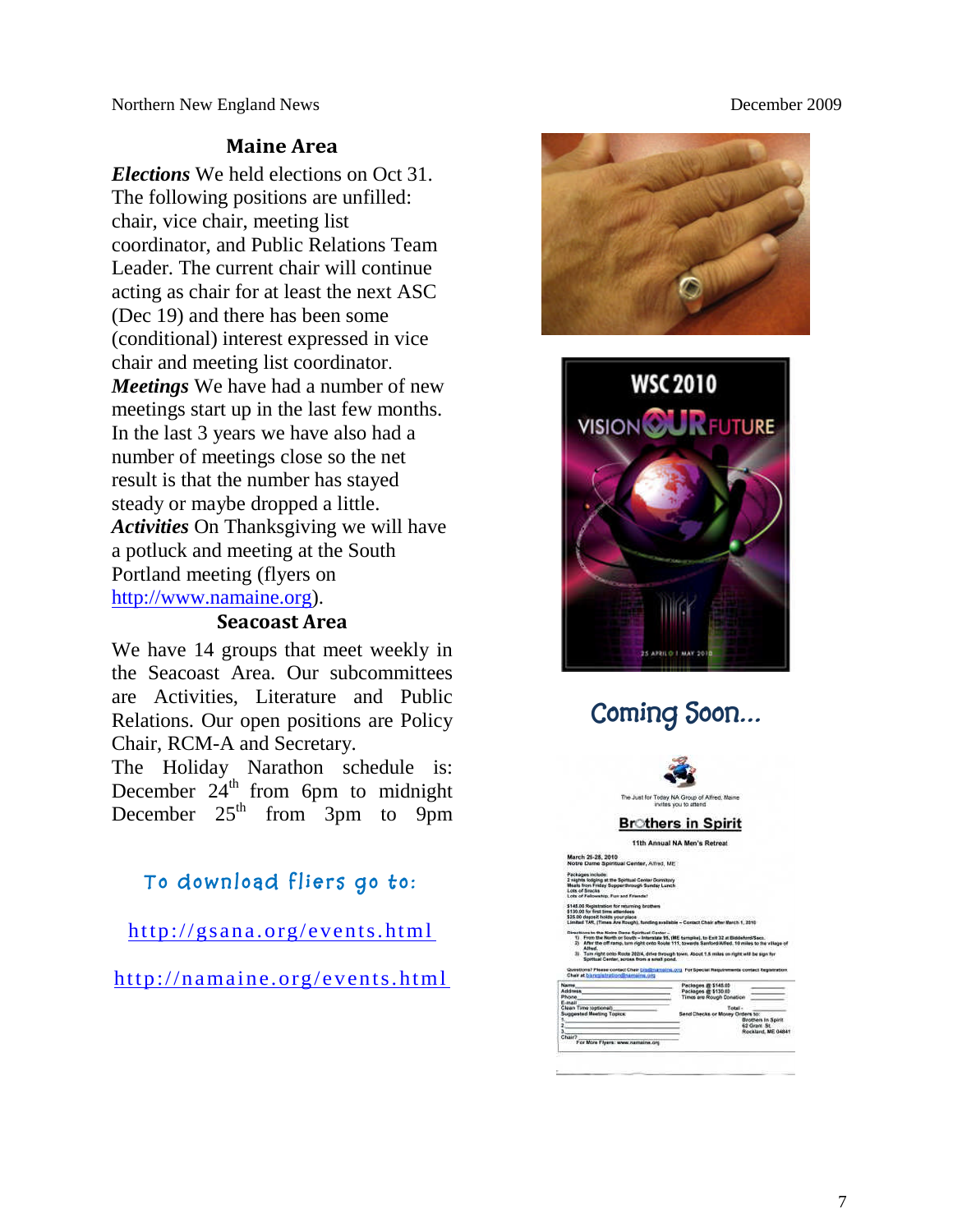#### Northern December 4,5,6 2009 ALFRED. MAINE NOTRE DAME SPIRITUAL CENTER SHAKER HILL ROAD **SOZ** Full Package - 2 Nights, 5 Meals: \$130.00 Maii to:<br>Partial Package - 1 Night, 3 Meals: \$75.00 MRLE X<br>Individual Meals Available:<br>113.00 with Brokjos, Louis or Dinne (or mail: Friday) 50 Martia MRLE XI<br>59 Hartley Street<br>Portland, ME 04183  $\equiv$ **man** na racany aosa not anaw ch<br>
(RIEE Chair)<br>
(RIEE Chair)<br>
E-Mail: natle\_xi@yaboo.e<br>
Crane Stat Ara 24 Hase H<br>
1.888-NA-fielg-U<br>
1.888-NA-fielg-U<br>
1.888-NA-fielg-U ò. **Recovery** 000000000 d **Package Full Region**  $r = \frac{1}{2}$



 $\begin{tabular}{c} \bf{THE STRAIGHT AHEAD GRO1P}\\ \bf{IN COOPERATION WITH THE GRANITE STATE AHEA OF N}\\ \bf{PRESENTS} \text{ TPS 2}^{3D} \text{ ANNUAL} \end{tabular}$ 



For Luck Food -Soda -Coffee<br>propy to ant hour marting time slots. Please call Dean for more information<br> $\mathrm{GSA}$ 24 Hour Helpline 1-888-NA-Help-U<br>1-888-624-3578

GRANITE STATE AREA OF NAROTICS ANONYMOUS PRESENTS: A NEW YEAR'S EVE EVENT



12/31/2009-1/1/2010 **UNITARIAN UNIVERSALIST CHURCH CONCORD, NH<br>ETA FLEASANT STREET** 

5:30 -6:30 DINNER SERVED FAMILY STYLE 6:45- 8 SPEAKER MEETING 8PM-1 AM DJ/DANCE/KARAOKE



pot luck desserts and snack dinner served by netivities committee<br>Soda and Water for sale suggested \$10-donation

> GSA 24 Hour Helpline 1-888-NA-Help-U 1-888-624-3578

## **CHO INERSC Meeting**

Narcotics *(hannopmann*).

**January 9, 2010** 

In The Granite State Area VA Hospital, Smyth Road Manchester, NH 10am-4 pm

Oingriese free Mains and the Susener

-17 Seath to 131 West is Algorithmas (the exit in<br>antises count down and end of the Manchurier level is of the Common the<br>season of the Common State ( $\sim$  Common State Common<br>state of the Common State Common State ( $\sim$  C

: At the and connected onto the benefits<br>if policy is not provided by the field of the state of the state of<br> $\alpha$  of the backing the state of the backing<br> $\alpha$  and of the backing the state of the backing the state<br>of the b



Contact: Mike P (RSC Chair) - Calia I. (GSA BCM)<br>GSA 24 Hour Helpline: 1-888-NA-Help-U / 1-888-624-3578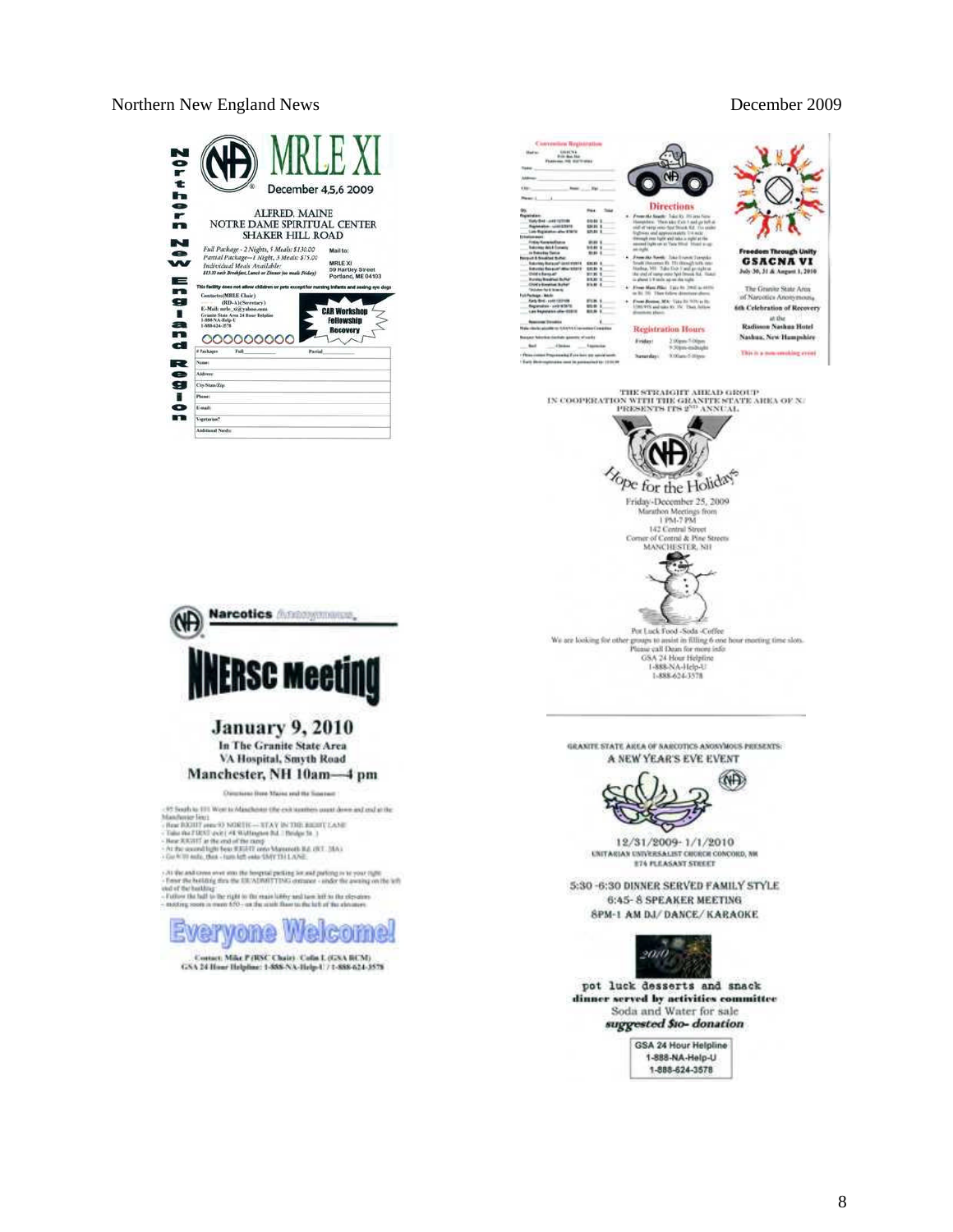# **Home Group Fun**

o s md r o s n o p s o y b h m e mb e r s e k e s r c c a e g a s s e m s r e a t c e s s e a r mm r v r t y e e y m e p r e s o i y e s l t k p r y r e v o c e r e e a f a p s c e a a e w c a b r r e p g a h a c h k e v r b u s l u t s t d h t s n a e m t u l o m t r i o a p t l v e a p o r e o s n u o e e r i s r p w g s r r g t e c l s n r e o s e e n a s n a t t e n d t r h m s n r i a h c t r a d i t i o n s e y l e r w e e k l y p h c e

| members    | celebrate  | recovery   |
|------------|------------|------------|
| steps      | traditions | newcomer   |
| anniverary | celebrate  | reachout   |
| attend     | weekly     | service    |
| sponsor    | message    | share      |
| speak      | literature | readings   |
| homegroup  | support    | fellowship |
| chair      | keytags    | secretary  |